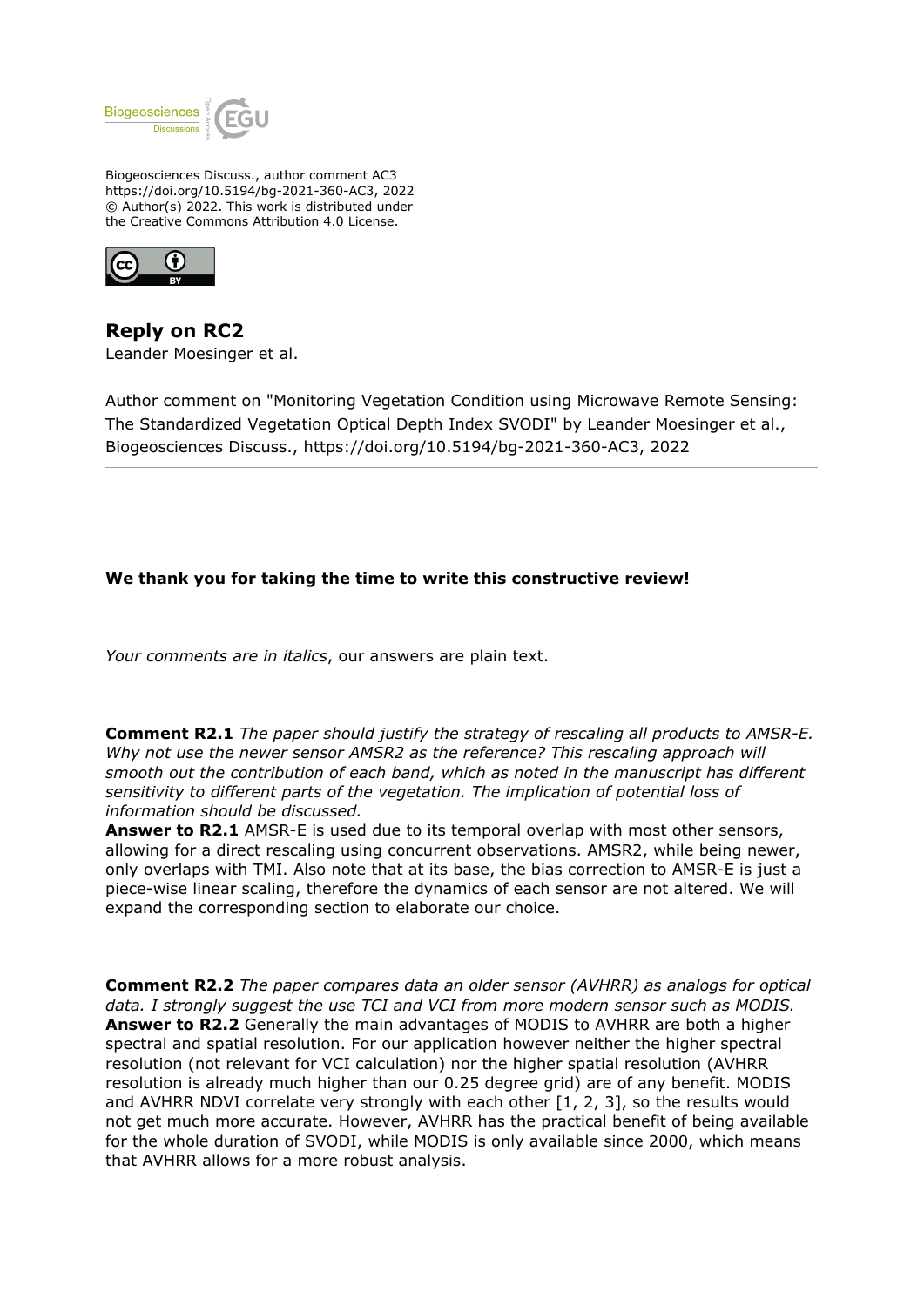- [1] https://doi.org/10.5589/m06-001
- [2] https://doi.org/10.1016/j.rse.2005.08.014
- [3] https://doi.org/10.3390/rs5083918

**Comment R2.3** *The patterns of improvements (Figure 7) is not consistent with prior studies, as claimed in the article. In Figure 4a of Moesinger et al. 2020, the correlation pattern is very different. For example, the correlations are strong in the eastern US and weak in the west. Similarly correlations are strong in vegetated areas like Amazon and Congo. Here, because SVODI is an anomaly product, the semi-arid areas stand out more?* **Answer to R2.3** Figure 4a in Moesinger et al. 2020 shows mean VOD-C and is thus not related to figure 7 of this paper. The equivalent figure in Moesinger et al. 2020 are figures 11b, 11d and 11f which show the correlation between VODCA anomalies and MODIS LAI anomalies and exhibit the same pattern, both globally and in sub regions such as the US. Also both papers agree that the strongest correlations are found in grasslandssemi arid areas.

**Comment R2.4** *Similarly, the patterns in Figure 8 backup the statement that correlations are strongest in places where vegetation growth is limited by water availability. For example, over the agricultural areas in North America degradations are seen (see Kumar et al. 2020 ; https: // hess. copernicus. org/ articles/ 24/ 3431/ 2020/ ). Is that because ERA5 doesn't get the soil moisture patterns over agricultural areas, but SVODI do? You can also see similar features over Eastern China and Indus(?)*

**Answer to R2.4** We understand the issue as to why the correlations between ERA5 soil moisture anomalies and SVODI in the Eastern US, Eastern China and the Indus are negative. In this light, indeed, the correlations are generally highest in water-limited areas. The Eastern US and Eastern China however are mostly limited by radiance [4]. The Indus is generally water-limited [4] and shows near-zero correlation coefficients for surface soil moisture and positive correlations for deeper soil moisture. Therefore in all these regions the correlation coefficients are not unexpected with respect to the main climatic constraints of vegetation growth.

[4] https://www.science.org/doi/10.1126/science.1082750

**Comment R2.5** *Some of the discussions around the Figures is pretty minimal and doesn't go into any depth. For example, for Figure 11 – there is no discussion of the middle and the right columns. Why have them? Similarly, Section 4.2.5 and Figure 12 provide little added information to the paper. I encourage the authors to remove extraneous and distracting results and focus on tightening the key contributions of the paper.* **Answer to R2.5** This is a very good point. Figure 12 was supposed to replace the center and right columns of figure 11, but we mistakenly left those in. We will remove the middle and right column of figure 11. As SOI/DMI are traditionally used in the analysis of global extreme events, there is merit to analyze their relationship to SVODI, whose purpose is also to monitor extreme events. Therefore we propose to keep figure 12 in. We will generally also flesh out some of the figure descriptions and their interpretation.

## **Thank you a lot for the very thorough list of minor corrections and**